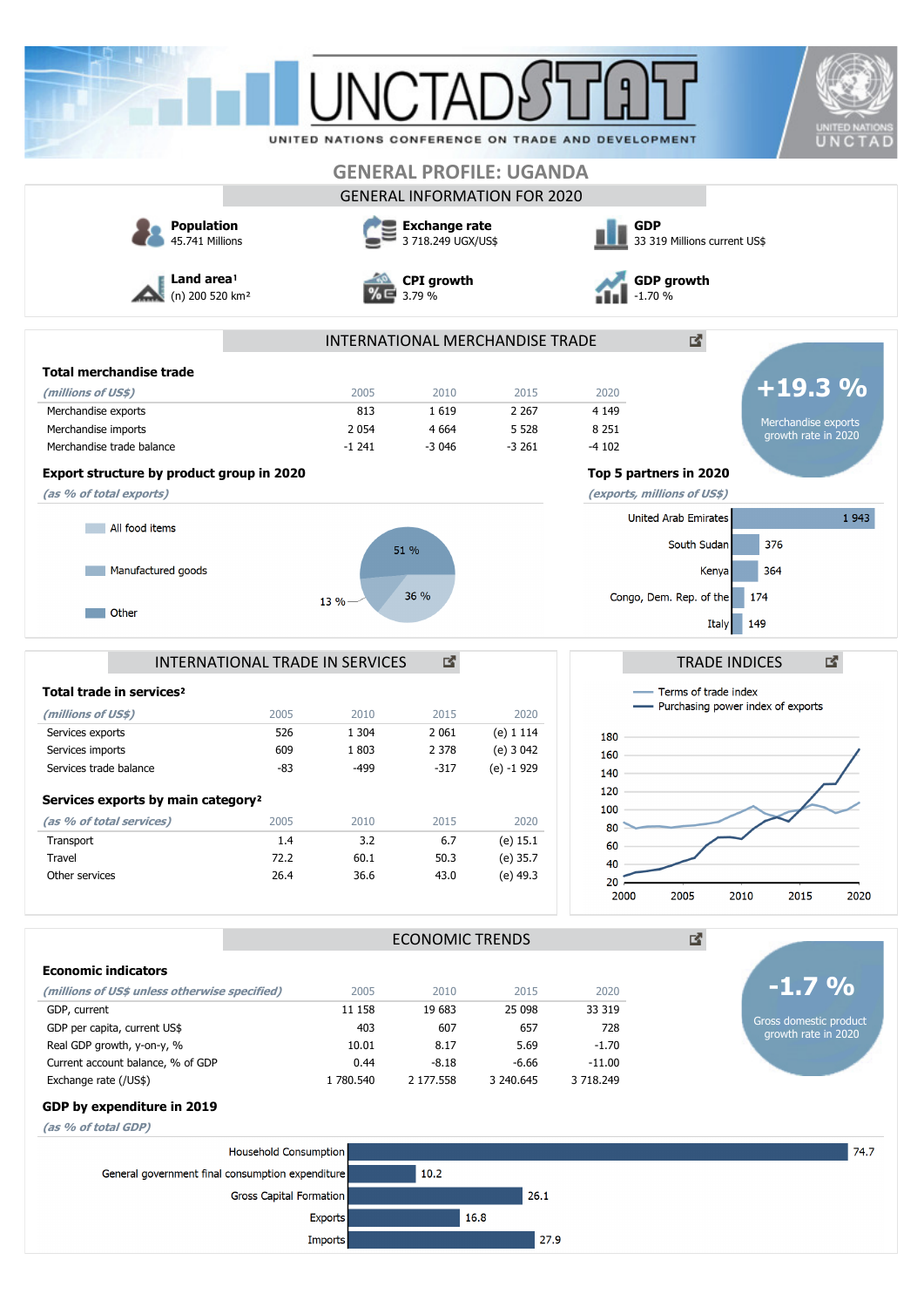

Share of ICT goods, % of total imports **7.54** 7.42 5.24 3.06 Share of workforce involved in the ICT sector .. .. .. ..